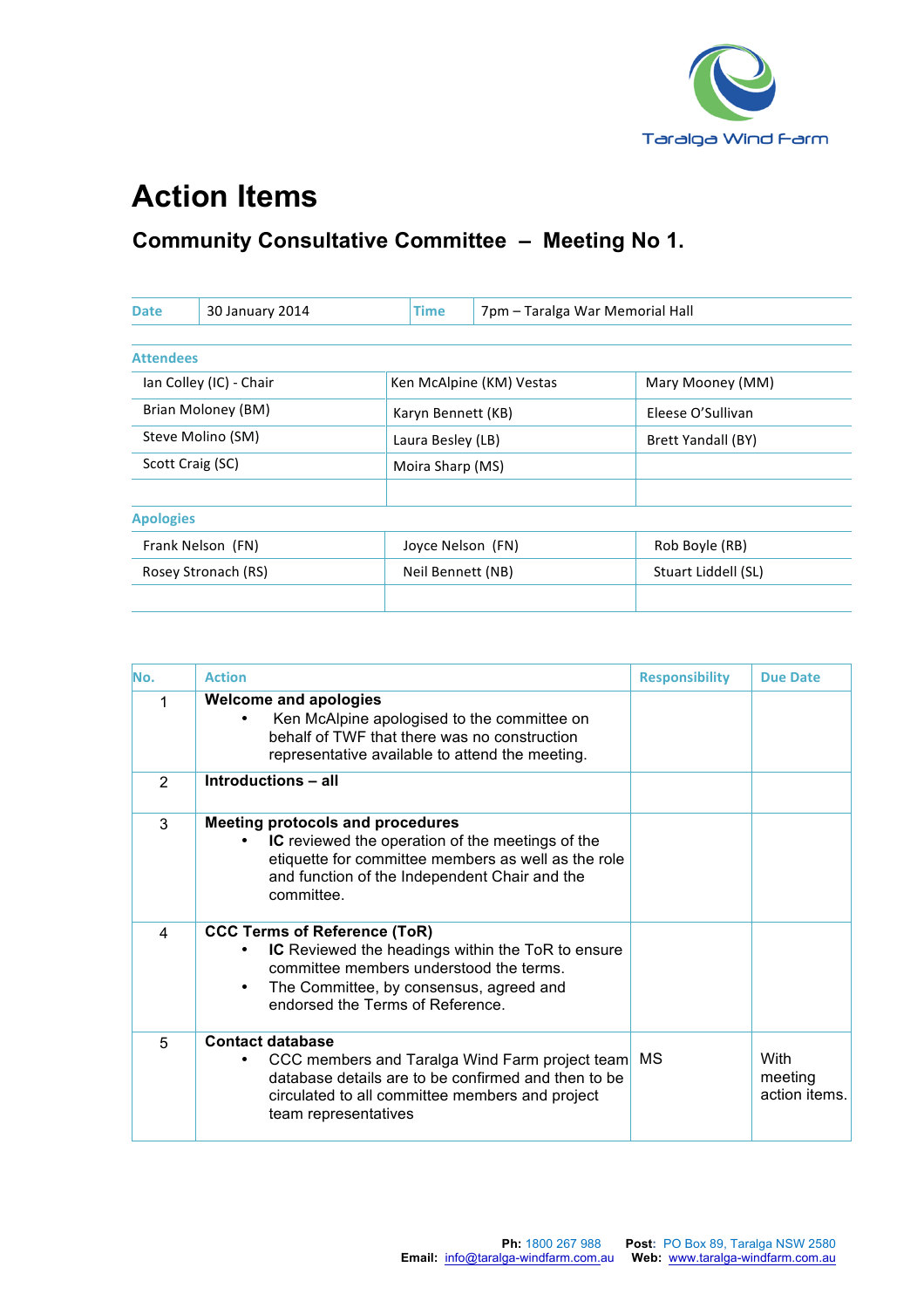| 5              | <b>Project overview</b>                                                                                                                                                                                                                                                                                                                                                                                                                                                                                                                                                                                                                                                      |                              |                                      |
|----------------|------------------------------------------------------------------------------------------------------------------------------------------------------------------------------------------------------------------------------------------------------------------------------------------------------------------------------------------------------------------------------------------------------------------------------------------------------------------------------------------------------------------------------------------------------------------------------------------------------------------------------------------------------------------------------|------------------------------|--------------------------------------|
|                | <b>SM</b> provided some background to the project, the<br>conditions of consent, approvals processes and<br>explained his role on the project. The project is<br>currently in Stage 2. Stage 1 was road construction<br>and access to site. Stage 2 is construction of<br>remainder of roads, site offices, concrete batching<br>plant and turbine footings, as well as laying the<br>cables to connect the turbines to the sub-station.<br>Stage 3 will be construction of the turbines.                                                                                                                                                                                    | KMc to check                 | <b>Next</b><br>meeting               |
|                | SM and KMc also advised that completion of the<br>Taralga Wind Farm is scheduled for late 2014.<br><b>BM</b> – where will water and gravel etc. be sourced to<br>$\bullet$<br>supply the concrete batching plant?<br>Several committee members raised the installation<br>$\bullet$<br>of new 80kph traffic speed limit signs between<br>Taralga and Goulburn. and questioned this<br>decision and enquired about traffic management in<br>general.                                                                                                                                                                                                                          |                              |                                      |
|                | <b>BM</b> commented that the road had been relatively<br>$\bullet$<br>safe and it is now unsafe - KMc acknowledged that<br>road upgrade works would be required to allow<br>transport of the wind farm components from<br>Goulburn to Taralga. He advised road works were<br>also being delivered to address safety, to maintain<br>or improve the condition of the road between<br>Taralga and Goulburn, and that ULSC had been<br>negotiating with TWF to secure a contract for road<br>improvement works.<br><b>BM</b> suggested inviting an engineer from ULSC<br>$\bullet$<br>and/or Goulburn Mulwaree Council to report on how<br>the road works etc. will be managed. | KmC/MS to<br>request         | $ASAP -$<br>advise in<br>next agenda |
| 6              | <b>Construction update Eleesse O'Sullivan (Downer)</b>                                                                                                                                                                                                                                                                                                                                                                                                                                                                                                                                                                                                                       |                              |                                      |
|                | <b>EO</b> summarised what works had been delivered to<br>date, and also showed the various locations for site<br>roads etc. on a map. EO also explained, when<br>asked, how the power gets to the grid - via a 132kv<br>transmission line that is being built to connect to the<br>grid at Marulan - however construction of the<br>transmission line is completely separate to the wind<br>farm and outside the scope of TWF's activities.                                                                                                                                                                                                                                  |                              |                                      |
| $\overline{7}$ | <b>General business</b>                                                                                                                                                                                                                                                                                                                                                                                                                                                                                                                                                                                                                                                      |                              |                                      |
|                | BY raised the point that no little or information had<br>been provided to the community, and in particular,<br>no information regarding the installation of new traffic<br>speed signs that were put in place on 31/1/14.<br>All agreed that there needs to be more information<br>$\bullet$<br>provided to inform the community about such<br>changes and other activities such as road works -<br>including timing and detours etc.                                                                                                                                                                                                                                        |                              |                                      |
|                | <b>KMc</b> and $MS$ – agreed to follow up, and moving<br>$\bullet$<br>forward, agreed SC and/or MM could be provided<br>with relevant information that can be put in Goulburn<br>paper (in the Taralga News section) to help inform<br>the community about changes to speeds, detours,<br>road works etc. MS advised that ULSC had been<br>provided with an update for the council's newsletter.<br>MS advised that such activities were notified, and<br>notifications would continue to be developed and<br>delivered by letterbox drop and electronically, and                                                                                                            | KMc / MS                     | <b>ASAP</b>                          |
|                | with notices at the post office and local shops.                                                                                                                                                                                                                                                                                                                                                                                                                                                                                                                                                                                                                             | MS to discuss<br>with SL and | With<br>meeting                      |